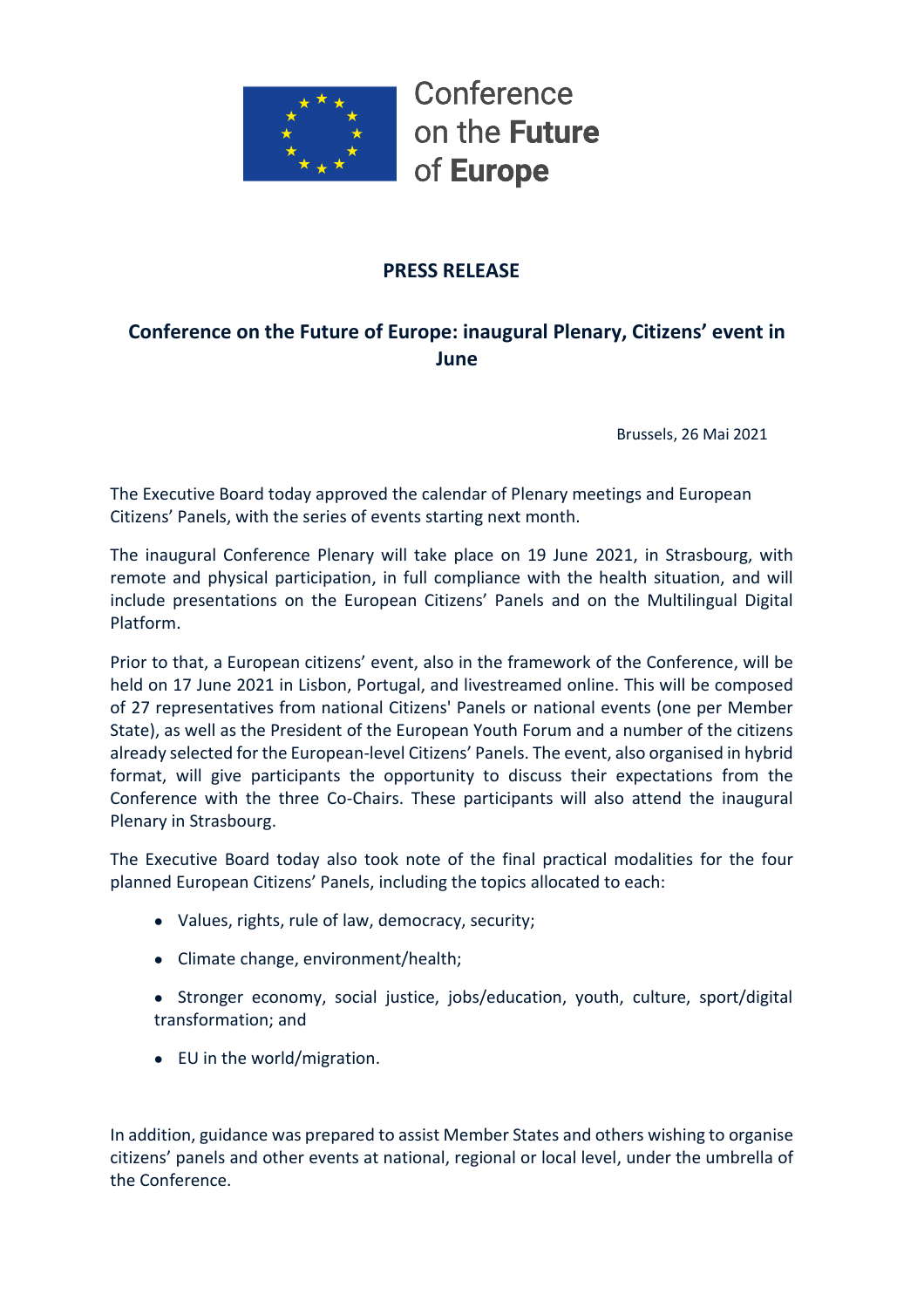

Conference on the Future of Europe

Parliament's Co-Chair of the Board, MEP Guy Verhofstadt. "*We need to get the process absolutely right. The legitimacy of the Conference in large part depends on that. We are working to boost the platform, organise the panels and set up the plenary to work with the output of both. I note a large amount of interest in the Conference also from national parliaments, civil society partners and citizens. Our job now is to draw all that enthusiasm and energy into the Conference itself*."

The Portuguese Secretary of State for EU Affairs, and Co-Chair from the Presidency of the Council of the EU, Ana Paula Zacarias, said: "*We are pleased to organise a first Citizens' event next month in Lisbon, before the first Conference Plenary. Citizens will always be at the core of this major European exercise and we want to give them the opportunity to truly engage and participate. Our common future is in their hands.*"

Commission Vice-President for Democracy and Demography, and Co-Chair, Dubravka Šuica, said: "*We are now reaching the heart of the Conference on the Future of Europe: our citizens. As the ultimate drivers of this unique process, their contributions, ideas, hopes and dreams will be essential as we shape the vision for our union. The Conference provides a much needed space for them to deliberate among themselves and with their elected representatives on an equal footing.*"

## **Background**

The Conference Plenary will be composed of 108 representatives from the European Parliament, 54 from the Council (two per Member State) and 3 from the European Commission, as well as 108 representatives from all national Parliaments on an equal footing, and citizens. 108 citizens will participate to discuss ideas stemming from the Citizens' Panels and the Multilingual Digital Platform, along with the President of the European Youth Forum.

There will be four European Citizens' Panels, each of them comprising 200 citizens and ensuring that at least one female and one male citizen per Member State is included. Citizens will be chosen randomly to ensure that they are representative of the EU's diversity, in terms of geographic origin, gender, age, socioeconomic background and level of education. Young people between 16 and 25 will make up one-third of each panel.

In due course, the Plenary will submit its proposals to the Executive Board, who will draw up a report in full collaboration and full transparency with the Plenary, and which will be published on the Multilingual Digital Platform. The Multilingual Digital Platform is the single place where input from all Conference-related events will be collected, analysed and published.